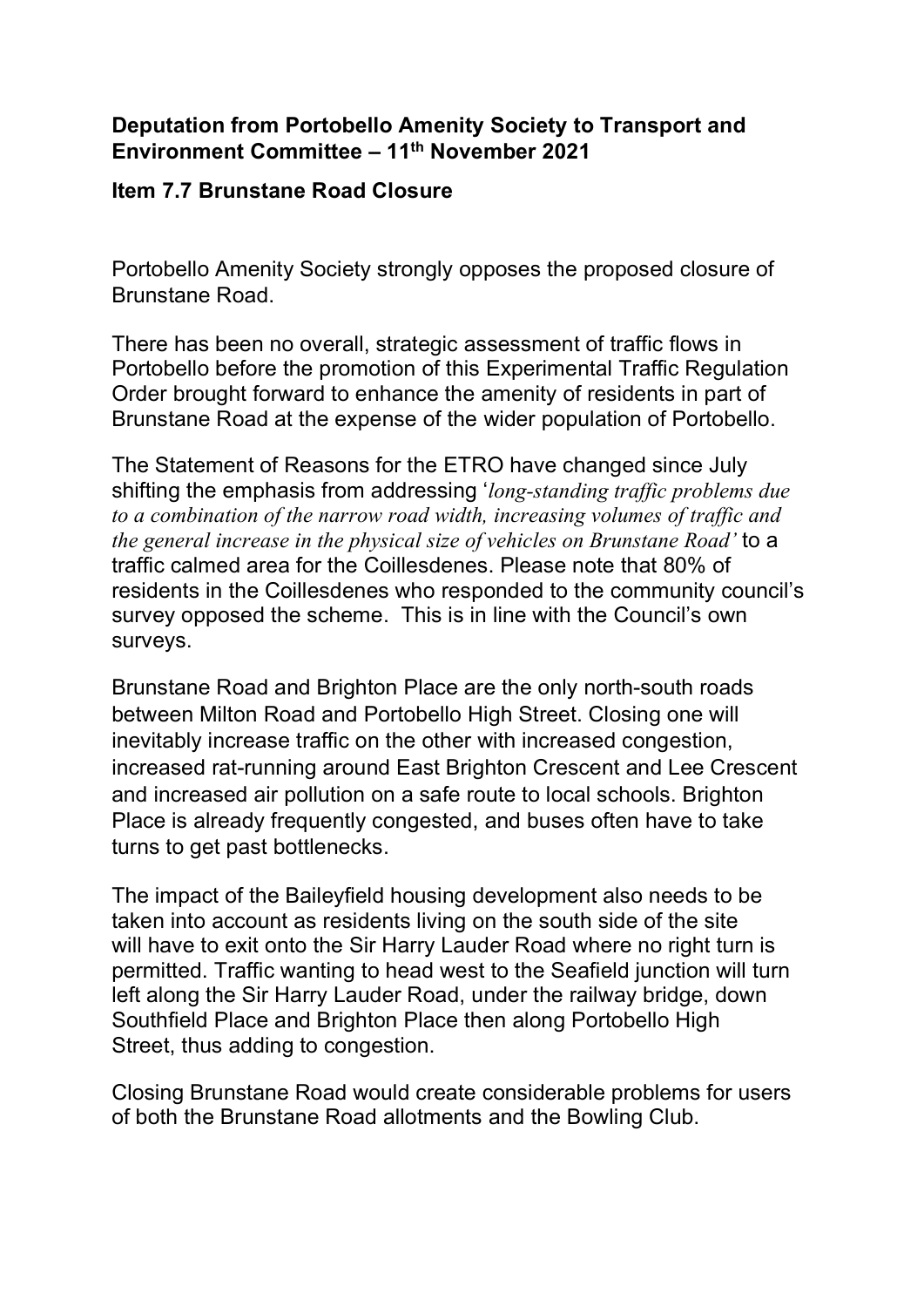Most of the allotment holders, many of whom are elderly, live north of the bridge. Vehicles are needed to transport plants and compost and closing the road would mean greatly extended trips to and from the allotments.

Brunstane Bowling Club is in a league and in many other competitions which means that bowlers from all over come to visit. Most bowlers are elderly and closing the road would create difficulties accessing the club.

Brunstane Road is the main access to the A1 for many Portobello residents. Closing Brunstane Rd would add distance to journeys to Milton Rd and the bypass. It would also increase times for emergency journeys to the Edinburgh Royal Infirmary.

If the proposals go ahead, the junction between Milton Road East and Eastfield at Scott's Garage will need re-planning to accommodate more cars turning right into Milton Road East. There has been no traffic modelling for this junction to assess traffic flow and therefore no changes to Brunstane Road and the Coillesdenes should be made until the impact of the closure is known.

In the deputation to the Transport and Environment committee of 12th November 2020, Brunstane Road traffic calming group claimed that: "Brunstane Road is a key link in Edinburgh's cycling network as it connects national cycle network Route 1 'The Innocent Path' to the Promenade and CEC's own route No 10." The society believes that this is incorrect as the existing, well sign-posted route from Cycle Route 1 is the most direct route into Portobello.

Rather than close Brunstane Road, the society believes that consideration should be given to other options which would alleviate the problems that Brunstane Road faces such as a one-way system, parking restrictions, or traffic lights at the bridge.

Before any closures are decided upon, a full traffic survey should be undertaken for the whole of Portobello and Joppa to arrive at a sustainable solution for the whole area. Traffic other than local traffic should be barred from all possible areas and calming measures such as chicanes introduced to stop drivers speeding and taking shortcuts. Improved signposting should ensure that Sir Harry Lauder Road becomes the main route for through traffic and not Portobello High Street. The population of Portobello is increasing, especially with the